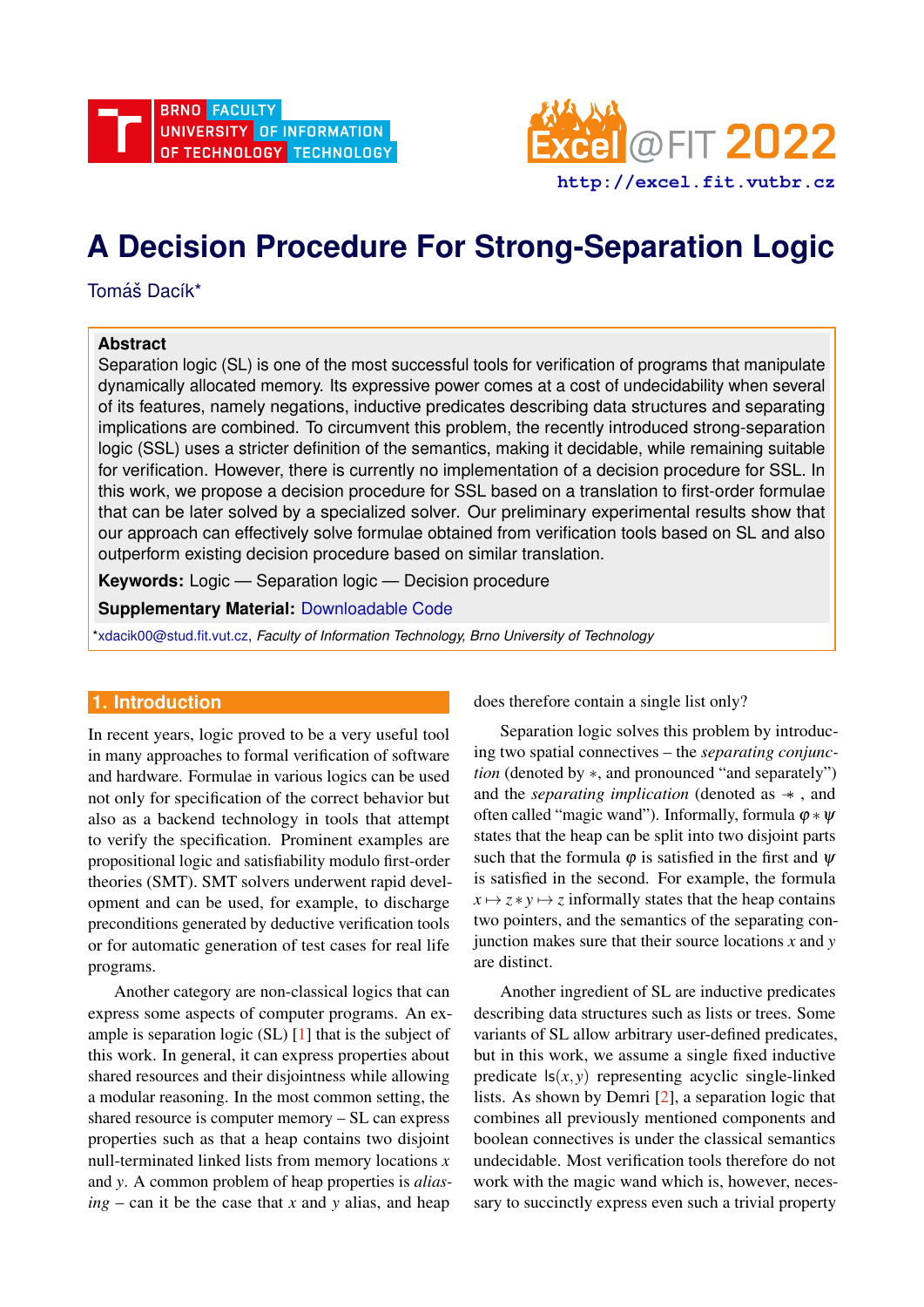<span id="page-1-1"></span>

**Figure 1.** A stack-heap model with  $s = \{x \mapsto 1, y \mapsto 5, \text{nil} \mapsto 0\}$  and  $h = \{1 \mapsto 2, 2 \mapsto 3, 3 \mapsto 4, 4 \mapsto 5, 5 \mapsto 1\}.$ The model is equivalent to a model where the red-marked locations 2 and 3 (more precisely any two of 2, 3 and 4) are removed (there is no SSL formula that can distinguish those models). It holds  $(s,h) = \ln(x,y) * y \mapsto x$ .

as "*location x is allocated*". The magic wand also naturally appears in so-called *bi-abductive analysis* [\[3\]](#page-8-2), where it is usually only approximated.

To tackle this, Pagel and Zuleger introduced a socalled *strong-separating* semantics under which the mentioned fragment becomes decidable. In [\[4\]](#page-8-3), they introduce a concept of *abstract memory states* (a finite abstraction over possibly infinite sets of models) and a decision procedure based on their enumeration that runs in polynomial space. However, there is no implementation of their decision procedure. This work is focused on design and implementation of another decision procedure for SSL. Rather than performing an enumeration, we perform a translation to first-order formulae that can be later solved by an SMT solver.

Related work. A translation of SL to SMT was first time proposed in [\[5\]](#page-8-4) and [\[6\]](#page-8-5) for a fragment with lists and trees, respectively. The approach uses an intermediate logic that is later translated to SMT. Our approach is, however, more close to the approach proposed in [\[7\]](#page-8-6) which establishes a small-model property for separation logic with data predicates and performs a direct translation implemented in a tool called SLOTH. A similar translation was designed in [\[8\]](#page-8-7) for SSL with data but not implemented. All those works consider only such fragments of SL where boolean connectives cannot appear under separating conjunction, and the magic wand cannot appear at all. A fragment with the magic wand, arbitrary combinations of boolean and spatial connectives, but no inductive predicates is supported by the SMT solver CVC4 for which it implements a specialized theory solver [\[9\]](#page-8-8). There also exist solvers for SL with general inductive predicates but their discussion is out of the scope of this paper.

## <span id="page-1-2"></span>**2. Strong-Separation Logic**

In this section, we introduce the notation used in this paper and formally introduce strong-separation logic. We also briefly discuss its properties that are essential for an effective implementation of our decision procedure. The section is based on [\[4\]](#page-8-3) where those properties are described in details and formally proved.

#### **2.1 Preliminaries**

We use predicate distinct( $x_1, \ldots, x_n$ ) to denote that all  $x_i$ are pairwise different. We write  $f: X \to Y$  to denote a partial function from *X* to *Y*, dom( $f$ ) to denote its domain, and  $f(x) = \perp$  if *f* is undefined for *x*.

Let  $G = (V, \rightarrow)$  be an oriented graph. A path  $\pi$  is a sequence of vertices  $\langle x_1, x_2, ..., x_n \rangle$  such that for all 1 ≤ *i* < *n*, it holds that *x<sup>i</sup>* −→ *xi*+1. A path π is *simple* if it does not contain any vertex more than once. All simple paths are therefore acyclic. The domain of a path  $\pi$  is the set dom $(\pi) = \{x_1, x_2, ..., x_{n-1}\}\$ and the length of the path is defined as  $|\pi| = |dom(\pi)|$ .

#### **2.2 Syntax**

Let Var be an infinite set of variables with a distinguished variable nil  $\in$  Var. We consider a quantifierfree fragment of separation logic given by the following grammar where  $x, y \in \text{Var}$ :

$$
\varphi_{atom} ::= x = y \mid x \neq y \mid x \mapsto y \mid \mathsf{ls}(x, y)
$$
\n
$$
\varphi ::= \varphi_{atom} \mid \varphi * \varphi \mid \varphi \nrightarrow \varphi
$$
\n
$$
\mid \varphi \wedge \varphi \mid \varphi \vee \varphi \mid \varphi \wedge \neg \varphi \mid \neg \varphi
$$

An atomic formula  $\varphi_{atom}$  is either an equality  $x = y$ , a disequality  $x \neq y$ , a points-to assertion  $x \mapsto y$ , or a list-segment predicate  $\mathsf{ls}(x, y)$ . Full SSL is obtained by allowing an arbitrary combination of boolean connectives, separating conjunction and septraction  $(\oplus)$ , which is a dual connective to the magic wand. In this work, we will focus on a *positive fragment* of SSL that does not allow negation, and requires that each septraction has a positive polarity (i.e., that it lies under an even number of negations). This intuitively means that septractions are used only for an existential quantification over heaps. In the positive fragment, the so-called *guarded negation*  $\varphi \wedge \neg \psi^1$  $\varphi \wedge \neg \psi^1$  can still be used. We use vars( $\varphi$ ) to denote the set of all variables of  $\varphi$ .

## **2.3 Stack-Heap Models**

We assume an infinite set of heap memory locations denoted as Loc. SSL is interpreted over *stack-heap models* (*s*,*h*), where *stack* is a finite partial function  $s: \textbf{Var} \rightarrow \textbf{Loc}$  and *heap* is a finite partial function

<span id="page-1-0"></span><sup>&</sup>lt;sup>1</sup>A formula  $\varphi \wedge \neg \psi$  is semantically equivalent to the formula  $\varphi \wedge \neg \psi$ , but we rather treat it as a standalone binary connective.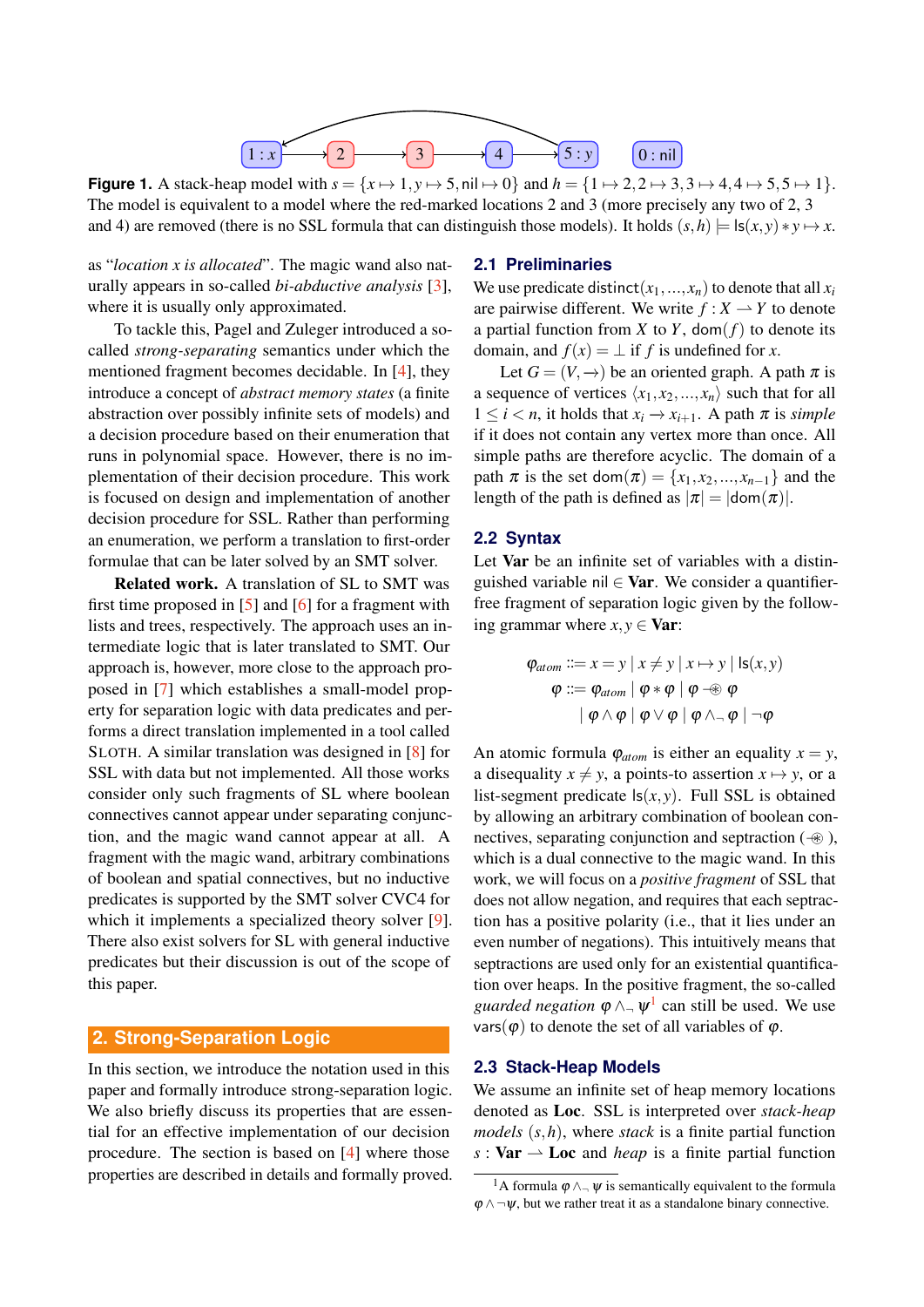<span id="page-2-0"></span>

| $(s,h) \models x = y$                           | iff $s(x) = s(y)$ and dom $(h) = \emptyset$                                                                                      |
|-------------------------------------------------|----------------------------------------------------------------------------------------------------------------------------------|
| $(s,h) \models x \neq y$                        | iff $s(x) \neq s(y)$ and dom $(h) = \emptyset$                                                                                   |
| $(s,h) \models x \mapsto y$                     | iff $h = \{s(x) \mapsto s(y)\}\;$                                                                                                |
| $(s,h) \models \mathsf{ls}(x,y)$                | iff dom(h) = 0 and $s(x) = s(y)$ or there exist $n \ge 1, l_0, , l_n$ such that                                                  |
|                                                 | distinct( $\ell_0, , \ell_n$ ) and $h = {\ell_0 \mapsto \ell_1, , \ell_{n-1} \mapsto \ell_n}$ and $s(x) = \ell_0, s(y) = \ell_n$ |
|                                                 |                                                                                                                                  |
| $(s,h) \models \varphi_1 \wedge \varphi_2$      | iff $(s,h) \models \varphi_1$ and $(s,h) \models \varphi_2$                                                                      |
| $(s,h) \models \varphi_1 \wedge \neg \varphi_2$ | iff $(s,h) \models \varphi_1$ and $(s,h) \not\models \varphi_2$                                                                  |
| $(s,h) \models \varphi_1 \vee \varphi_2$        | iff $(s,h) \models \varphi_1$ or $(s,h) \models \varphi_2$                                                                       |
| $(s,h) \models \neg \varphi$                    | iff $(s,h) \not\models \varphi$                                                                                                  |
|                                                 |                                                                                                                                  |
| $(s,h) \models \varphi_1 * \varphi_2$           | iff $\exists h_1, h_2, h = h_1 \uplus^s h_2$ and $(s, h_1) \models \varphi_1$ and $(s, h_2) \models \varphi_2$                   |
| $(s,h) \models \varphi_1 \rightarrow \varphi_2$ | iff $\exists h_1$ . $(s, h_1) \models \varphi_1, h \uplus^s h_1 \neq \bot$ and $(s, h \uplus^s h_1) \models \varphi_2$           |

**Figure 2.** The semantics of strong-separation logic.

 $h:$  **Loc**  $\rightarrow$  **Loc.** We further require that the stack of each model maps nil to some location that is not in the domain of its heap, i.e.,  $s(nil) \neq \perp$  and  $s(nil) \notin$ dom(*h*).

As demonstrated in Figure [1,](#page-1-1) a stack-heap model  $(s, h)$  can be represented as an oriented graph where vertices are heap locations and edges represent heap pointers. To capture also the stack, each vertex is labeled by variables that are mapped to it. In the rest of the text, we identify the model and its graph representation. We use  $\log(h) = \text{dom}(h) \cup \text{img}(h)$  to denote all heap locations of the model. A location  $\ell$  is called *allocated* if  $\ell \in \text{dom}(h)$ . We further call  $\ell$  *named* if at least one variable is mapped to it, and *anonymous* otherwise.

# **2.4 Semantics**

The definition of the semantics of separation logic is based on a notion of *disjointness* of two heaps. In classical SL, heaps  $h_1$  and  $h_2$  are disjoint if their domains are disjoint. The strong-separating semantics adds another condition that locations shared by both heaps have to be named. The *disjoint union* of heaps wrt. a stack *s* is then defined as:

$$
h_1 \uplus^s h_2 = \begin{cases} h_1 \cup h_2 & \text{if } \text{dom}(h_1) \cap \text{dom}(h_2) = \emptyset \\ \wedge \text{locs}(h_1) \cap \text{locs}(h_2) \subseteq \text{img}(s) \\ \perp & \text{otherwise} \end{cases}
$$

Now, we can define the semantics of SSL as in Figure [2.](#page-2-0) We use the so-called precise semantics under which (dis)equalites are satisfied on empty heaps only. Similarly, points-to assertions are satisfied only by a single pointer from *x* to *y*. A list-segment predicate  $\mathsf{ls}(x, y)$  is satisfied either by an empty heap if  $s(x) = s(y)$  or by a non-empty sequence of pointers from *x* to *y* such that all locations in the sequence are distinct. Lists therefore cannot be cyclic  $2$  or lassoshaped.

The semantics of boolean connectives is defined in the usual way. The semantics of spatial connectives is defined using the operator ⊎ *s* . We can further define the empty heap predicate, the magic wand connective, and classical boolean constants as syntactic sugar:

$$
emp \triangleq nil = nil \qquad false \triangleq emp \land \neg emp
$$
  

$$
\varphi \twoheadrightarrow \psi \triangleq \neg(\varphi \twoheadrightarrow \neg \psi) \qquad true \triangleq \neg false
$$

**Example 2.1.** Let  $\varphi_1 \triangleq x \mapsto y \cdot x \mapsto z$ . The formula  $\varphi_1$  is unsatisfiable because it requires the location *x* to be allocated in both sub-heaps, which is forbidden by the semantics of the separating conjunction. On the other hand, the formula  $\varphi_2 \triangleq x \mapsto y \ast z \mapsto y$  is satisfiable. Notice that  $\varphi_2$  implicitly asserts that locations represented by *x* and *z* differs.

**Example 2.2.** Let  $\varphi_3 \triangleq (x \mapsto \text{nil}) - \circledast$  true. The formula is satisfied by models that can be extended by a pointer from *x* to nil, i.e., by models that do not allocate *x*. This formula can be also expressed using the magic wand as ¬(*x* 7→ nil−∗ false) but cannot be succinctly expressed without the magic wand or septraction combined with negation.

<span id="page-2-1"></span><sup>&</sup>lt;sup>2</sup>A cyclic list can be defined by the formula  $\textsf{ls}(x, y) * y \mapsto x$ .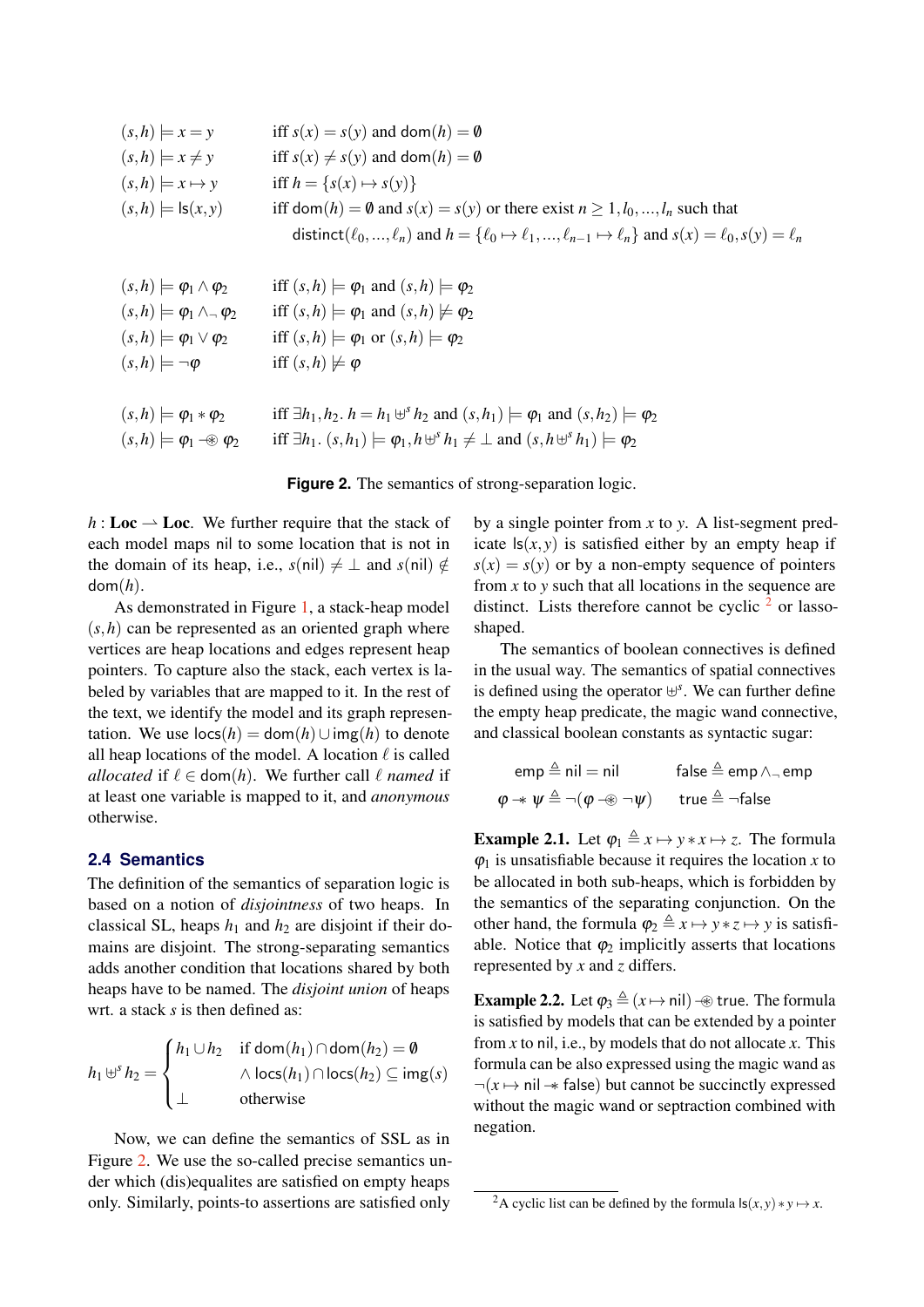Unlike in the classical SL, satisfiability and entailment are defined wrt. a set of variables  $x \subseteq Var$ . A formula  $\varphi$  with vars $(\varphi) \subseteq x$  is satisfiable wrt. x if there exists a model  $(s,h) \models \varphi$  such that dom $(s) = \mathbf{x}$ . A formula  $\varphi$  entails a formula  $\psi$  wrt. **x**, written  $\varphi \models_x \psi$ , if each model of  $\varphi$  with dom( $s$ ) = **x** is also a model of ψ. Validity of an entailment can be reduced to unsatisfiability of formula  $\varphi \wedge \neg \psi$  using classical boolean equivalences.

## **2.5 Small Models and Footprints**

In the positive fragment, semantics of SL and SSL coincide and one can therefore consider SSL a "backward compatible" extension of positive SL. This also means that for a satisfiable positive formula, it is always sufficient to set  $\mathbf{x} = \text{vars}(\boldsymbol{\varphi})$  and we can therefore ignore the x component of the input when dealing with positive formulae.

Moreover, a satisfiable positive formula  $\varphi$  has a model of size at most  $2 \cdot \text{vars}(\varphi)$ . The idea behind is that SSL cannot speak about lengths of lists greater than 2 without using additional variables. This is sketched in Figure [1](#page-1-1) where two red locations can be removed to obtain an equivalent model. In our decision procedure, this can be utilized to work with a finite domain of locations.

The semantics of spatial operators involves quantification over sub-heaps whose translation can be potentially very expensive. In [\[5\]](#page-8-4) and [\[8\]](#page-8-7) this problem is prevented by establishing a so-called *unique footprint property*. It states that for each positive formula  $\varphi$ and each fixed model (*s*,*h*), the following holds: if  $(s,h) \models \varphi *$  true, then there exists the unique set *F* such that  $(s,h|_F) \models \varphi$ . This set is called as the *unique footprint* of  $\varphi$  in  $(s, h)$ . When translating a separating conjunction, it is not necessary to consider all subheaps, but only sub-heaps induced by the footprints of its arguments (if the footprint is unique, than its induced heap is also unique). For the example, the model in Figure [1](#page-1-1) satisfies a formula  $\mathsf{ls}(y, x) * \mathsf{true}$  and the footprint of a subformula  $\mathsf{ls}(y, x)$  is determined as a domain of simple path (such a path is always unique) from *y* to *x* which is  $\{5\}$ .

The unique footprint property does not longer holds when a disjunction is added to the logic, but if fortunately still holds that there are only polynomially many footprints that need to be verified to determine satisfiability of a separating conjunction.

#### **3. Decision Procedure for Positive SSL**

In this section, we propose a new decision procedure for the positive SSL. Rather than performing a custom

enumeration as in [\[4\]](#page-8-3), we try to leverage capabilities of modern SMT solvers and propose a translation to SMT inspired by [\[8\]](#page-8-7). We extend a fragment that can be translated by considering septractions and arbitrary combination of boolean and spatial operators. We also have an extension for the full SSL that needs an additional treatment of quantifiers, but do not discuss it in this paper for space reasons. As we already mentioned, semantics of SL and SSL correspond on the positive fragments. Our decision procedure is therefore applicable for SL as well. Our work is therefore also a contribution in the context of SL that, despite theoretical results, still lacks tools fully supporting boolean operators. This problem was recently addressed in [\[10\]](#page-8-9) where the authors need a support for disjunction when translating quantitative separation logic into the classical one. Finally, we also propose several ways to optimize encoding of list-segment predicates compared to [\[8\]](#page-8-7).

## **3.1 Translation to SMT**

The main idea of the decision procedure is to translate an input formula to an equisatisfiable formula in a combination of theories of finite sets and arrays – the sets are used to encode the domains of heaps, while arrays are used to encode their mappings. In the rest of this section, we fix an input formula  $\varphi$  and its location bound *n*. By default, we can use the general bound  $2 \cdot \text{vars}(\varphi)$ , later in this section we will show how this bound can be improved.

Utilizing the small model property, we can restrict the infinite domain of locations Loc to its finite subset  $\mathbf{L} = \{\ell_1, \ell_2, ..., \ell_n\}$  consisting of *n* distinct location constants. Because SSL formulae cannot distinguish isomorphic models, it does not matter which particular subset we choose. In the translation, this is ensured by the following formula<sup>[3](#page-3-0)</sup>:

$$
\varphi_n^{card} \triangleq \exists \ell_1, ..., \ell_n. \text{ distinct}(\ell_1, ..., \ell_n) \land \forall x. \bigvee_{1 \leq i \leq n} x = \ell_i
$$

Because all functions are total in SMT, we need to encode partial heap functions by two components – an array *h* that encodes the mapping and a set *F* that encodes the domain. The stack image of a variable *x* is encoded simply by a constant symbol  $x$ . A model  $\mathcal M$ of the translated formula can then be used to obtain a

<span id="page-3-0"></span><sup>&</sup>lt;sup>3</sup>In many-sorted first-order logic used by SMT solvers, this constraint can be replaced by declaring L as a finite sort of cardinality *n*.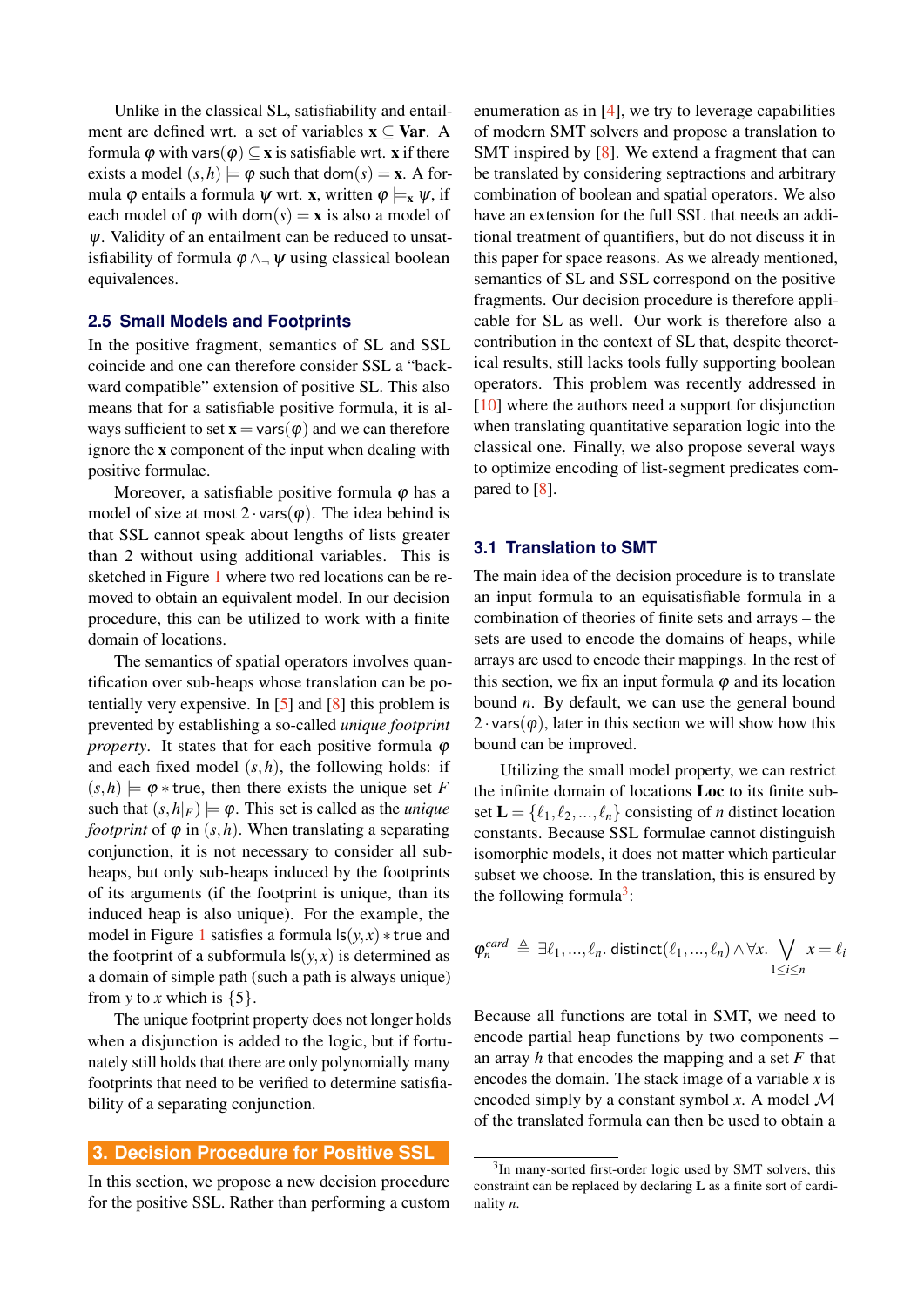<span id="page-4-0"></span>• The translation for an atomic formula  $\varphi$ :

| $T_n(x = y)$ :           | $\widetilde{\varphi} \triangleq x = y$                | $\mathcal{A} \triangleq F_{\varphi} = \mathbf{0}$         |
|--------------------------|-------------------------------------------------------|-----------------------------------------------------------|
| $T_n(x \neq y)$ :        | $\widetilde{\varphi} \triangleq x \neq y$             | $\mathcal{A} \triangleq F_{\varphi} = \mathbf{0}$         |
| $T_n(x \mapsto y)$ :     | $\widetilde{\varphi} \triangleq h[x] = y$             | $\mathcal{A} \triangleq F_{\varphi} = \{x\}$              |
| $T_n(\text{ls}(x, y))$ : | $\widetilde{\varphi} \triangleq \text{reach}_n(x, y)$ | $\mathcal{A} \triangleq \text{path}_n(F_{\varphi}, x, y)$ |

• The recursive translation of a binary connective  $\psi_1 \bowtie \psi_2$ . We use  $(\widetilde{\psi}_i, \mathcal{A}_i)$  and  $F_i$  to denote the translation of  $\mathcal{U}_i$  and the footness of  $\mathcal{U}_i$  and the footness of  $\mathcal{U}_i$  and the footness of of  $\psi_i$  and the footprint of  $\psi_i$ , respectively:

$$
T_n(\psi_1 \wedge \psi_2): \quad \widetilde{\varphi} \triangleq \widetilde{\psi_1} \wedge \widetilde{\psi_2} \wedge F_1 = F_2 \qquad \qquad A \triangleq A_1 \wedge A_2 \wedge F = F_1
$$
\n
$$
T_n(\psi_1 \wedge \neg \psi_2): \quad \widetilde{\varphi} \triangleq \widetilde{\psi_1} \wedge (\neg \widetilde{\psi_2} \vee F_1 \neq F_2) \qquad A \triangleq A_1 \wedge A_2 \wedge F = F_1
$$
\n
$$
T_n(\psi_1 \vee \psi_2): \quad \widetilde{\varphi} \triangleq (\widetilde{\psi_1} \wedge F = F_1) \vee (\widetilde{\psi_2} \wedge F = F_2) \qquad A \triangleq A_1 \wedge A_2 \wedge (F = F_1 \vee F = F_2)
$$
\n
$$
T_n(\psi_1 * \psi_2): \quad \widetilde{\varphi} \triangleq \widetilde{\psi_1} \wedge \widetilde{\psi_2} \wedge F_1 \cap F_2 = \emptyset \qquad A \triangleq A_1 \wedge A_2 \wedge F = F_1 \cup F_2
$$
\n
$$
T_n(\psi_1 \neg \circ \psi_2): \quad \widetilde{\varphi} \triangleq \widetilde{\psi_1}[\eta_{\varphi}/h] \wedge \widetilde{\psi_2}[\eta_{\varphi}/h] \wedge F_1 \subseteq F_2 \qquad A \triangleq A_1[\eta_{\varphi}/h] \wedge A_2[\eta_{\varphi}/h] \wedge F = F_2 \setminus F_1
$$
\n
$$
\wedge \forall x \in F. \; h[x] = h_{\varphi}[x]
$$

|  |  | Figure 3. The translation of an SSL formula to first-order logic. |  |  |  |  |  |  |  |
|--|--|-------------------------------------------------------------------|--|--|--|--|--|--|--|
|--|--|-------------------------------------------------------------------|--|--|--|--|--|--|--|

stack-heap model of the input formula as follow:

$$
s(x) = \begin{cases} x^{\mathcal{M}} & \text{if } x \in \mathbf{x} \\ \perp & \text{otherwise} \end{cases}
$$

$$
h(\ell) = \begin{cases} h^{\mathcal{M}}[\ell] & \text{if } \ell \in F^{\mathcal{M}} \\ \perp & \text{otherwise} \end{cases}
$$

The translation is represented by a function  $T(\varphi, n)$ that takes an input formula  $\varphi$  and calls an auxiliary function  $T_n(\varphi)$  defined in Figure [3](#page-4-0) that performs a recursive translation with the given bound *n*. In each step, the translation  $T_n(\varphi)$  produces a pair  $(\widetilde{\varphi}, A)$ . The first component is called the *semantics* and it represents constraints on the stack and heap implied by the formula, such as two variables are equal or the heap contains a pointer. Those constraints may rely on auxiliary symbols introduced during the translation. The intended meaning of those auxiliary symbols is ensured by the second component A called *axioms*. The main role of the axioms is to ensure that a symbol  $F_{\psi}$ for each subformula  $\psi$  is interpreted as its footprint. After the translation is finished, those components are combined into a final formula – a conjunction of the axioms, the semantics and three additional constraints that (i) connects the footprint of whole  $\varphi$  to the domain of then heap, (ii) defines the cardinality of the location domain and (iii) ensures that nil is not allocated:

$$
T(\varphi, n) \triangleq \text{let } (\widetilde{\varphi}, \mathcal{A}) = T_n(\varphi) \text{ in}
$$
  

$$
\widetilde{\varphi} \land \mathcal{A} \land F = F_{\varphi} \land \varphi_n^{card} \land \text{nil} \notin F
$$

As already mentioned, the *axioms* make sure that all footprints are defined correctly (therefore they are computed separately so they are never negated) and the *semantics* checks whether a formula holds or not. Both equality and dis-equality can be satisfied only on the empty footprint and the translation of their semantics is straightforward. Similarly for a points-to predicate  $x \mapsto y$  that can be satisfied only on an a singleton footprint  $\{x\}$ . A list-segment predicate  $\mathsf{ls}(x, y)$ can be satisfied only on a simple path from *x* to *y* if there exists such a path. How those properties are translated is explained in Section [3.2.](#page-5-0)

The translation of the conjunction expresses that both of its operands are satisfied on an equal footprint. Similarly, the translation of the guarded negation expresses that the first operand is satisfied while the second is not – either its semantics does not hold or its footprint does not match. In the case of the disjunction, at least one of its operands has to be satisfied on the correct footprint. Notice that in this case, we cannot say which footprint will be used and an SMT solver therefore has to guess the footprint of the disjunction. Finally, the separating conjunction requires that both of its operands are satisfied on disjoint footprints, the footprint of the separating conjunction itself is then the union of footprints of its operands.

The translation of the septraction is more involved. For each septraction  $\varphi \triangleq \psi_1 \twoheadrightarrow \psi_2$  we need to introduce a fresh heap  $h_{\varphi}$  that is used to find a model of  $\psi_1$  and  $\psi_2$  such that a footprint of  $\psi_1$  is contained in a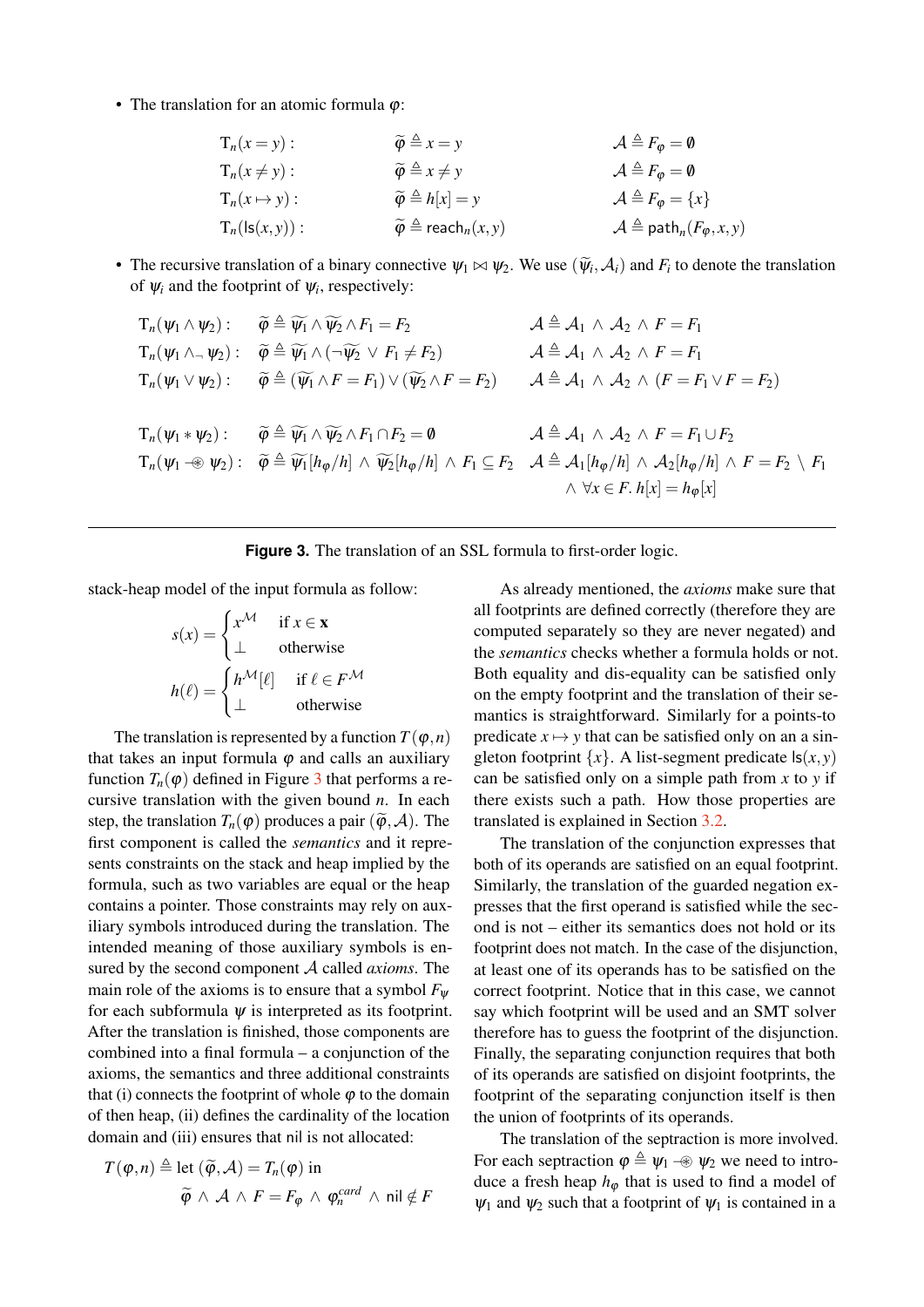<span id="page-5-1"></span>Semantics:

$$
\widetilde{\varphi}_1 \triangleq h[x] = y
$$
\n
$$
\widetilde{\varphi}_2 \triangleq h[y] = z
$$
\n
$$
\widetilde{\varphi}_3 \triangleq \widetilde{\varphi}_1 \wedge \widetilde{\varphi}_2 \wedge F_1 \cap F_2 = \emptyset
$$
\n
$$
\widetilde{\varphi}_4 \triangleq \text{reach}_2(x, z)
$$
\n
$$
\widetilde{\varphi}_5 \triangleq \widetilde{\varphi}_3 \wedge (\neg \widetilde{\varphi}_4 \vee F_3 \neq F_4)
$$
\n
$$
\bigotimes x \mapsto y
$$
\n
$$
\bigotimes y \mapsto z
$$

Axioms: Auxiliary predicates:

$$
\mathcal{A}_1 \triangleq F_1 = \{x\} \qquad \text{reach}_2(x, z) \triangleq x = z \lor h[x] = z
$$
\n
$$
\mathcal{A}_2 \triangleq F_2 = \{y\} \qquad \text{path}_2(F_4, x, z) \triangleq (\neg \text{reach}_2(x, z) \land F_4 = \emptyset) \qquad \text{(no path)}
$$
\n
$$
\mathcal{A}_3 \triangleq \mathcal{A}_1 \land \mathcal{A}_2 \land F_3 = F_1 \cup F_2 \qquad \qquad \lor \quad (x = z \land F_4 = \emptyset \land z \notin F_4) \qquad \text{(length 0)}
$$
\n
$$
\mathcal{A}_4 \triangleq \text{path}_2(F_4, x, z) \qquad \qquad \lor \quad (h[x] = z \land F_4 = \{x\} \land z \notin F_4) \qquad \text{(length 1)}
$$
\n
$$
\mathcal{A}_5 \triangleq \mathcal{A}_3 \land \mathcal{A}_4 \land F_5 = F_3 \qquad \qquad \lor \quad (h^2[x] = z \land F_4 = \{x, h[x])\} \land z \notin F_4) \qquad \text{(length 2)}
$$

Final formula:

 $\mathsf{T}(\varphi,2) \triangleq \widetilde{\varphi}_5 \wedge \mathcal{A}_5 \wedge F = F_5 \wedge \mathsf{nil} \notin F \wedge \varphi_5^{card}$ 

**Figure 4.** An example of the translation for a formula  $\varphi \triangleq (x \mapsto y \ast y \mapsto z) \wedge \neg \text{ls}(x, z)$ .

footprint  $\psi_2$  (i.e., that their difference is well-defined). The introduction of the fresh heap is ensured by substituting  $h_{\varphi}$  for the currently used heap *h* in all previously computed semantics constraints and axioms. The new axiom makes sure that  $h$  and  $h_{\varphi}$  equals on the footprint of the septraction which is the difference of footprints of its operands. In other words, an SMT solver has to find a model of operands of the septraction such that the first one can be "septracted" from the second one – the resulting heap is then propagated as a model of the septraction itself.

#### <span id="page-5-0"></span>**3.2 Translation of List-Segment Predicates**

To translate list-segment predicates, we use the fact that edges are defined by a total function in SMT encoding. Therefore, there exists a path from *x* to *y* iff there exists  $0 \le i < n$  such that  $h^i[x] = y$  (where an expression *h i* [·] denotes an *i*-times iterated read from the array *h* and  $h^0[x] = x$ ). This can be directly turned into a definition of bounded reachability parametrised by *n*:

$$
\begin{aligned}\n\text{reach}_n^i(x, y) &\triangleq h^i[x] = y \\
\text{reach}_n(x, y) &\triangleq \bigvee_{0 \le i < n} \text{reach}_n^i(x, y)\n\end{aligned}
$$

To axiomatize footprints of lists, we further define a predicate reachable $_{n}^{ that asserts that *L* is a set$ of all locations reachable from *x* in less than *i* steps. Clearly, *L* contains all locations  $h^{j}[x]$  where  $j < i$ :

$$
\text{reachable}_{n}^{< i}(L, x) \triangleq \begin{cases} L = \emptyset & \text{if } i = 0\\ L = \{x, ..., h^{i-1}[x]\} & \text{if } i > 0 \end{cases}
$$

Finally, we will define a predicate path<sub>n</sub> $(F, x, y)$  that ensures that a footprint *F* is interpreted as a domain of simple path from *x* to *y*:

$$
\begin{aligned}\n\text{path}_n(F, x, y) &\triangleq \bigvee_{0 \le i < n} \left( \text{reach}_n^i(x, y) \right. \\
&\qquad \wedge \text{ reachable}_n^{\le i}(F, x) \wedge y \notin F \right) \\
&\qquad \vee \left( \neg \text{reach}_n(x, y) \wedge F = \emptyset \right)\n\end{aligned}
$$

The main idea is to make a case distinction over all possible lengths of paths. We have to also make sure that the path is simple, this is ensured by adding a constraint  $y \notin F$  to all clauses – every path that is not simple has to be an extension of the unique simple path and therefore its domain will contain *y*. The last clause of the definition handles the case when there is no path from *x* to *y*, in such a case semantics of the list-segment predicate is not satisfied and we do not care about interpretation of its footprint and simply assert it to be an empty set.

Complexity. If the input formula is positive, then its translation is quantifier-free (the only quantifier in the translation of the septraction can be rewritten using enumeration) and has a polynomial size (precisely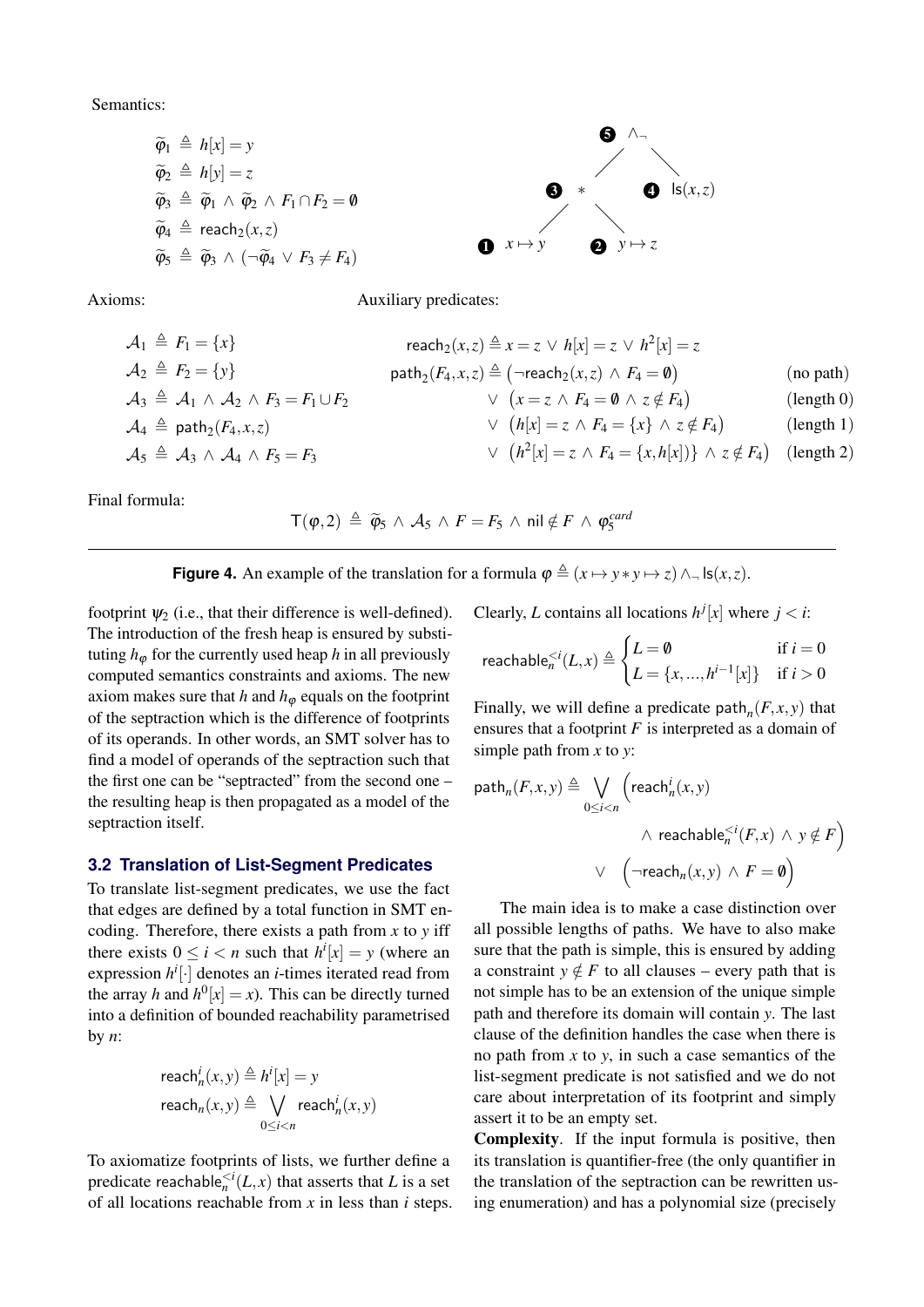$\mathcal{O}(n^3)$ ). Because the theory of sets can be reduced to the extended theory of arrays (a set is represented by an array mapping elements to boolean values, and operations over sets are translated using array combinators that point-wise apply some function to a tuple of arrays) which is decidable in NP, our decision procedure also runs in NP for positive formulae.

## **3.3 Example of Translation**

To give a better intuition how our translation works, we will demonstrate it on checking validity of an entailment  $x \mapsto y * y \mapsto z \models \mathsf{ls}(x, z)$ . Note that the entailment is not valid because its left-hand side can be satisfied with a cycle of two pointers which does not satisfy acyclicity required by the list-segment predicate. The entailment can be reduced to checking whether a formula  $\varphi \triangleq (x \mapsto y * y \mapsto z) \wedge \neg \text{ls}(x, z)$  is unsatisfiable.

The whole translation is demonstrated in Figure [4.](#page-5-1) Because we distinguish sub-formulae by their identifiers, the figure also shows how identifiers are assigned to each subformula represented by a node in AST of the formula. For simplicity, we assume the precise location bound for a minimal model which is 2.

Notice in particular the definition of the predicate path<sub>2</sub>. In a model containing pointers  $x \mapsto y$  and  $y \mapsto z$ such that  $s(x) = s(z)$  there would be multiple paths from *x* to *z*, e.g.,  $\varepsilon$  or  $\langle x, y, z \rangle$ . The additional constraint that  $z \notin F_4$  ensures that only the clause that corresponds to the simple path (namely the clause named *length 0*) is satisfied. Therefore, the top-level guarded negation is satisfied because footprint  $F_3$  (which is always equal to  $\{x, y\}$ ) is not equal to the footprint  $F_4$  (which is empty).

# **3.4 Bounds on Number of Locations and List Lengths**

The size of the translated formula is dominated by encoding the list-segment predicates where the size of their encoding depends on the considered number of locations. The bound established in Section [2](#page-1-2) is not tight in many cases and can be significantly improved. However, in many cases, this is still not enough, and therefore we also compute a so-called *list bound* for each list-segment predicate. This bound is an interval  $[m, n]$  such that it is enough to consider lists of length from the interval only.

We first compute three relations, that for each pair of variables  $(x, y)$ , tell us which equalities, disequalities and pointers hold in every model of  $\varphi$ . We denote those must-relations by  $x \bigoplus y$ ,  $x \bigoplus y$ , and  $x \bigoplus y$  respectively. The location bound can be refined by replacing the set of variables x by its partition by the relation  $\ominus$ . We can further subtract one for each equivalence

class *x* that is guaranteed to have a named successor:

$$
bound(\varphi) = 2 \cdot |\mathbf{x}/\text{C}|\n- |\{x \in \mathbf{x}/\text{C}\n- |\exists y. x \ominus y\}|
$$

The list bound of the predicate  $ls(x, y)$  can be computed using a must-points-to relation and sets of mustallocated variables that can be computed for each subformula of  $\varphi$ . For space reasons, we describe our approach on two examples only.

**Example 3.1.** The entailment  $x \mapsto y * y \mapsto z = \text{ls}(x, z)$ can be reduced to unsatisfiability of the following formula  $(x \mapsto y * y \mapsto z) \wedge \neg \text{ls}(x, z)$ . From this formula, we can derive that each of its models contains pointers from *x* to *y* and from *y* to *z*, moreover, locations *x* and *y* will always be distinct. However, we cannot derive any must-equality and the location bound is therefore  $n = 2 \cdot |\text{vars}(\varphi)| - |\{x, y\}| = 4$ . The list bound for predicate  $|s(x, z)|$  is [2, 2] because must pointers  $x \ominus y$  and  $y \bigoplus z$  fix the shape of the list to the exact length 2.

**Example 3.2.** For the formula  $\varphi \triangleq \mathsf{ls}(x, y) * \mathsf{ls}(y, z) *$  $y \neq z$  we can use information about must-allocated variables to compute the list bounds for the predicate ls(*x*, *y*) to be bound( $φ$ ) − 1. This is because the location *y* is surely allocated in list  $\mathsf{ls}(y, z)$ , and therefore cannot be allocated in the second list  $\mathsf{ls}(x, y)$ .

## **4. Implementation and Experiments**

The proposed decision procedure is implemented in a prototype tool called ASTRAL. ASTRAL is written in the OCaml programming language and publicly available under MIT license<sup>[4](#page-6-0)</sup>. It currently uses SMT solver Z3 [\[11\]](#page-8-10) as the backend.

We have evaluated ASTRAL on a benchmark from SL-COMP<sup>[5](#page-6-1)</sup>, a competition of solvers for separation logic. We performed experiments on two categories, namely QF SHLS SAT and QF SHLST ENTL, i.e., satisfiability and entailment of quantifier-free symbolic heaps with lists, respectively. In our logic, a formula  $\psi$  is a *symbolic heap* if it has the form  $*\psi_i^6$  $*\psi_i^6$  where each  $\psi_i$  is an atomic formula. Since both categories are contained in the positive fragment, their semantics correspond to the strong-separating semantics. All experiments were conducted on a machine with 2.5GHz Intel Core i5-7300HQ processor and 16 GB RAM, running Ubuntu 18.04. The time limit was set to 60 seconds in all experiments.

<span id="page-6-0"></span><sup>4</sup><https://github.com/TDacik/Astral>

<span id="page-6-2"></span><span id="page-6-1"></span><sup>5</sup><https://sl-comp.github.io/>

<sup>&</sup>lt;sup>6</sup>In classical semantics, symbolic heaps have form  $\Pi \wedge \Sigma$  where Π is conjunction of (dis)equalities and Σ is separating conjunction of spatial predicates. This definition can be easily converted to ours by replacing all conjunctions with separation conjunctions.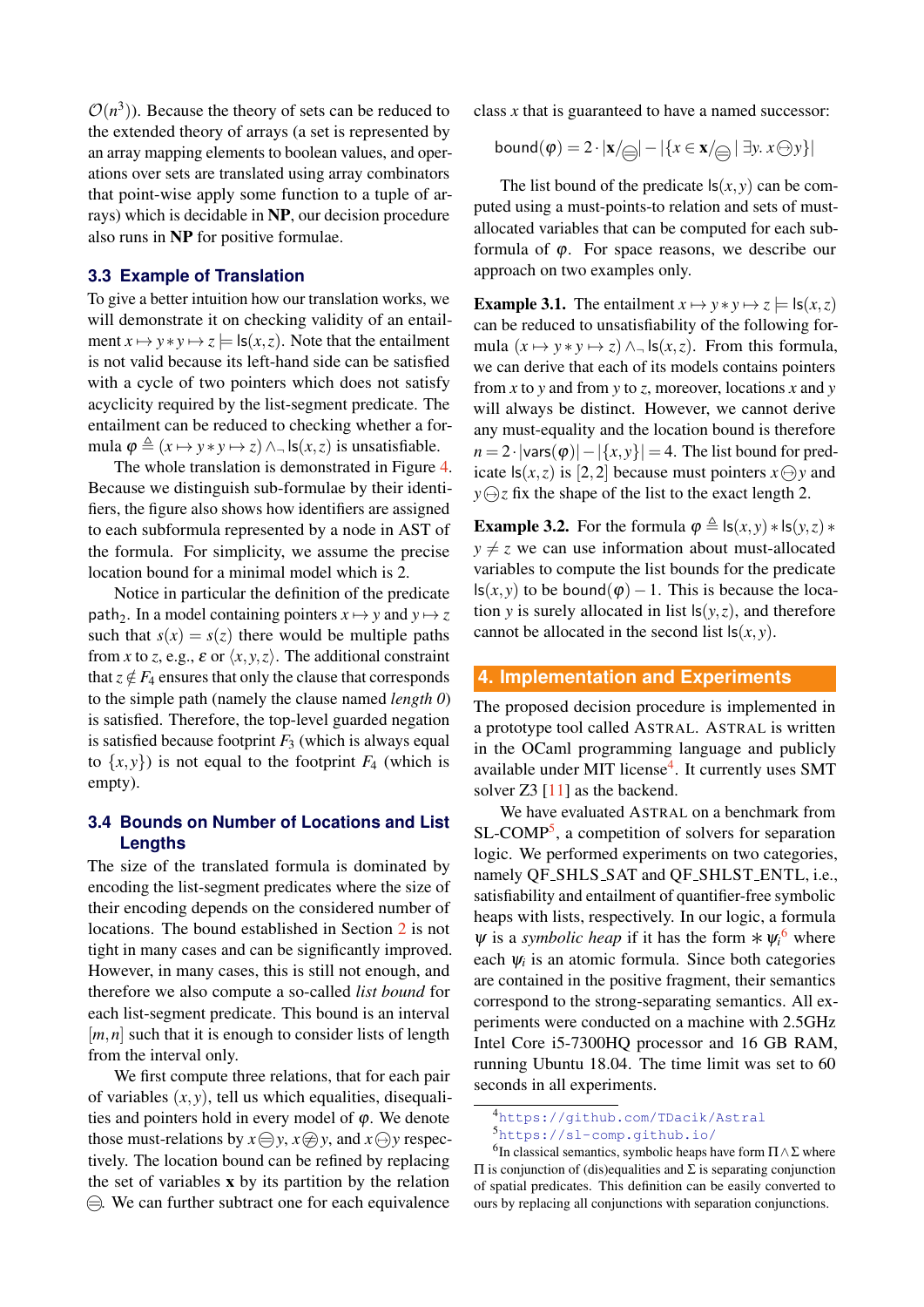<span id="page-7-0"></span>Table 1. The summary of experiments on SL-COMP benchmarks. All times are in seconds (the timeout is 60 s).

|                                         |                 | <b>ASTRAL</b> |      | <b>ASTERIX</b>  |        |                                                                                                                                              |  |
|-----------------------------------------|-----------------|---------------|------|-----------------|--------|----------------------------------------------------------------------------------------------------------------------------------------------|--|
| Category                                |                 |               |      |                 |        | Formulae $\parallel$ Total time $\parallel$ Max. time $\parallel$ Timeouts $\parallel$ Total time $\parallel$ Max. time $\parallel$ Timeouts |  |
| OF_SHLS_SAT                             | 10 <sub>1</sub> | 11.92         | 0.57 |                 | 0.4565 | 0.0057                                                                                                                                       |  |
| <b>OF_SHLS_ENTL</b> (random)            | 210             | 758.15        |      | 78 <sub>1</sub> | 0.8636 | 0.0058                                                                                                                                       |  |
| <b>QF_SHLS_ENTL</b> (verif. conditions) | 86 <sup>°</sup> | 10.37         | 2.64 |                 | 0.3362 | 0.0056                                                                                                                                       |  |

<span id="page-7-1"></span>

**Figure 5.** The comparison of ASTRAL and SLOTH on formulae from the category QF SHLS ENTL obtained from verification tools. Only the time of an SMT solver call is measured (timeout is 60 s).

Notice that the symbolic heap fragment is only a small subset of our logic, in fact, our decision procedure is even sub-optimal for this fragment, since both satisfiability and entailment can be solved in (deterministic) polynomial time [\[12\]](#page-8-11). Therefore, we do not expect to perform better than solvers specialized for symbolic heap fragment. However, we can still use this fragment to compare against other decision procedures and to evaluate the impact of our heuristics.

The results are summarized in Table [1](#page-7-0) and compared with the tool ASTERIX [\[13\]](#page-8-12) that won the last edition of SL-COMP in both categories. ASTRAL can solve all satisfiability problems very quickly, but not as fast as ASTERIX. However, notice that running times for single formulae are often so low that side aspects like implementation language can make a big difference. On entailment problems, ASTRAL times out roughly in one third of all cases. All of them are formulae that are randomly generated and contain many list predicates (up to 20). On a subset of this category representing real-life entailment problems (usually containing less than 5 list predicates) ASTRAL performs significantly better.

We also compared ASTRAL with SLOTH which uses a very similar translation but without some of



**Figure 6.** The comparison of ASTRAL and SLOTH on randomly-generated formulae from the category QF SHLS ENTL . Only the time of an SMT solver call is measured (timeout is 60 s).

our optimizations. The results are given in Figure [5](#page-7-1) and Figure [6](#page-7-1) for verification conditions and randomlygenerated formulae, respectively. Because SLOTH is implemented in Python, we only compare the time consumed by the Z3 solver. When the overall time is considered, the results are even better for our solver because all translation optimizations such as bound computation takes only negligible time, while SLOTH usually spends several seconds on translation.

While differences for verification conditions are usually in fractions of seconds, there are three cases when SLOTH times out even for those simple formulae – this could be a complication for its employing in a verification tool that can make many of such queries when analysing a program. For randomly generated formulae, the difference is more visible. ASTRAL is able to solve 52 formulae that are too complicated for SLOTH. Our further experiments show that the computation of list-length bounds helps in many cases, but even when it is turned off, ASTRAL can still solve formulae that SLOTH cannot. This suggests that our translation of list-segment predicates can scale better with the growing number of list-segment predicates.